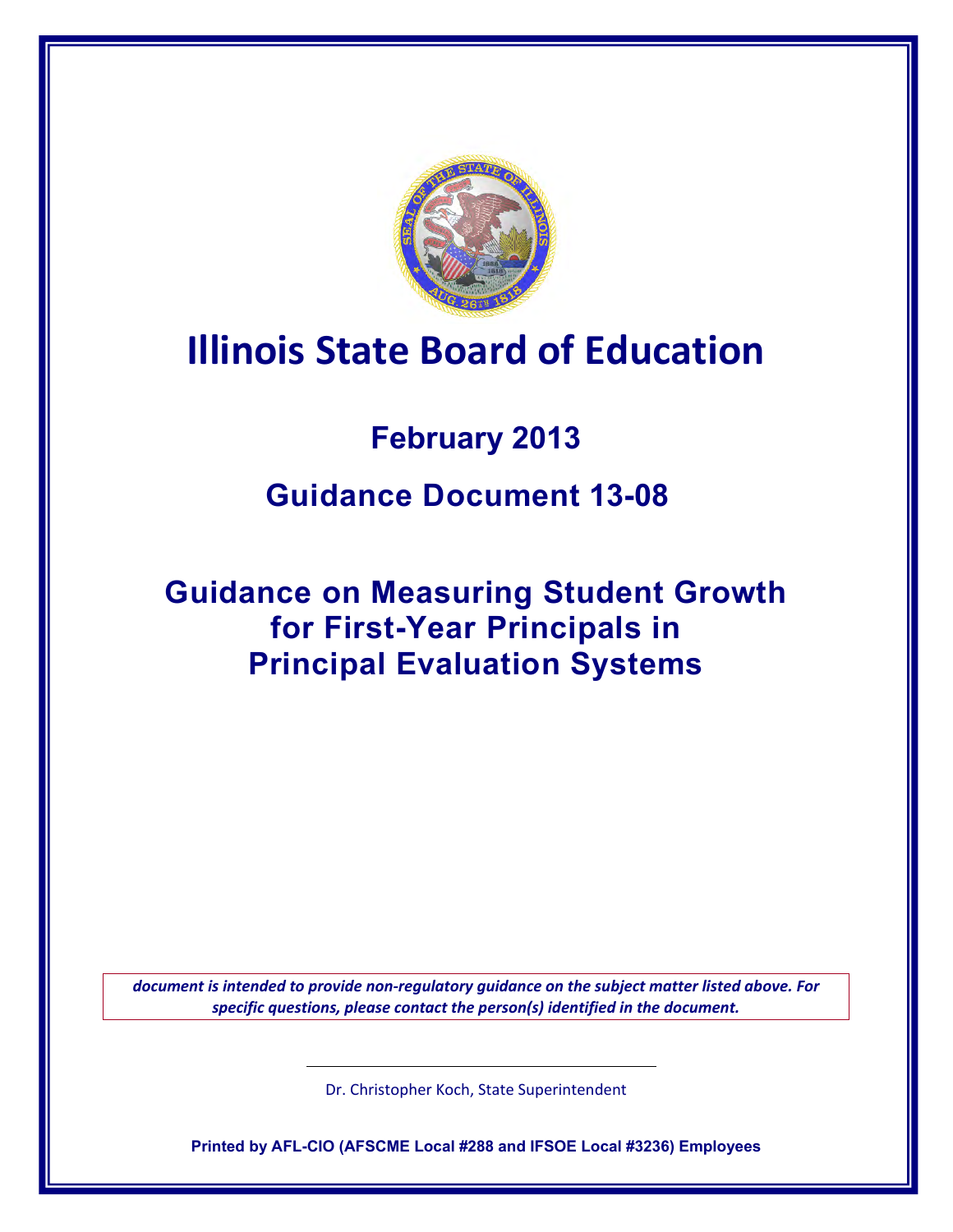

## **Guidance on Measuring Student Growth for First-Year Principals in Principal Evaluation Systems**

### **Subject**

Approaches to measuring student growth for first-year principals in Illinois school districts

## **Type of Guidance**

Sec.  $24A-15(c)(3)$  of the Performance Evaluation Reform Act (PERA) requires districts to develop an evaluation plan for principals and assistant principals by September 1, 2012, that includes measures of student growth as a significant factor in rating performance. The plan must be based on an evaluation cycle that ends on March 1 each year (Sec. 24A-15[a][1]–[2]) and must identify assessments and measurement models that satisfy the definitions and rules articulated in the Administrative Code (Title 23, Part 50, Subparts A and C).

Specifically, the Administrative Code requires that at least 25 percent of principal and assistant principal evaluations be composed of student growth measures based on academic assessments in 2012–13 and 2013–14, and at least 30 percent in 2014–15 and beyond. Information about assessments, data, growth targets, and weights that will be used in assessing student growth for the principal must be made available to the principal by October 1. The *[State Model for](http://www.isbe.state.il.us/peac/word/peac_prin_eval_model.pdf)  [Principal Evaluation](http://www.isbe.state.il.us/peac/word/peac_prin_eval_model.pdf)* provides recommended combinations of assessment types, weighting, and measures for principals in elementary or middle schools and principals in high schools (see page 5 in the *State Model for Principal Evaluation*).

### **Explanation**

As noted in the *State Model for Principal Evaluation*, the requirement to report a principal's summative evaluation score by March 1 poses a particular challenge for developing student growth measures for first-year principals because measurement of student growth must happen within a period of less than a year into the principal's leadership of the school. In addition, state testing data (from Illinois Standards Achievement Test or the Educational Planning and Assessment System) that cover a principal's first year of leadership will not be available until after March 1 on any given year. As a result, measuring student growth for first-year principals will require identifying alternative sources of growth data.

**Definition:** In Illinois, a principal should be considered a "first-year" principal if he or she is:

- New to the profession and leading a school for the first time in his or her career.
- New to the district but served as a principal in another district or state for at least one year.
- New to the school but served as a principal in another school within the district for at least one year.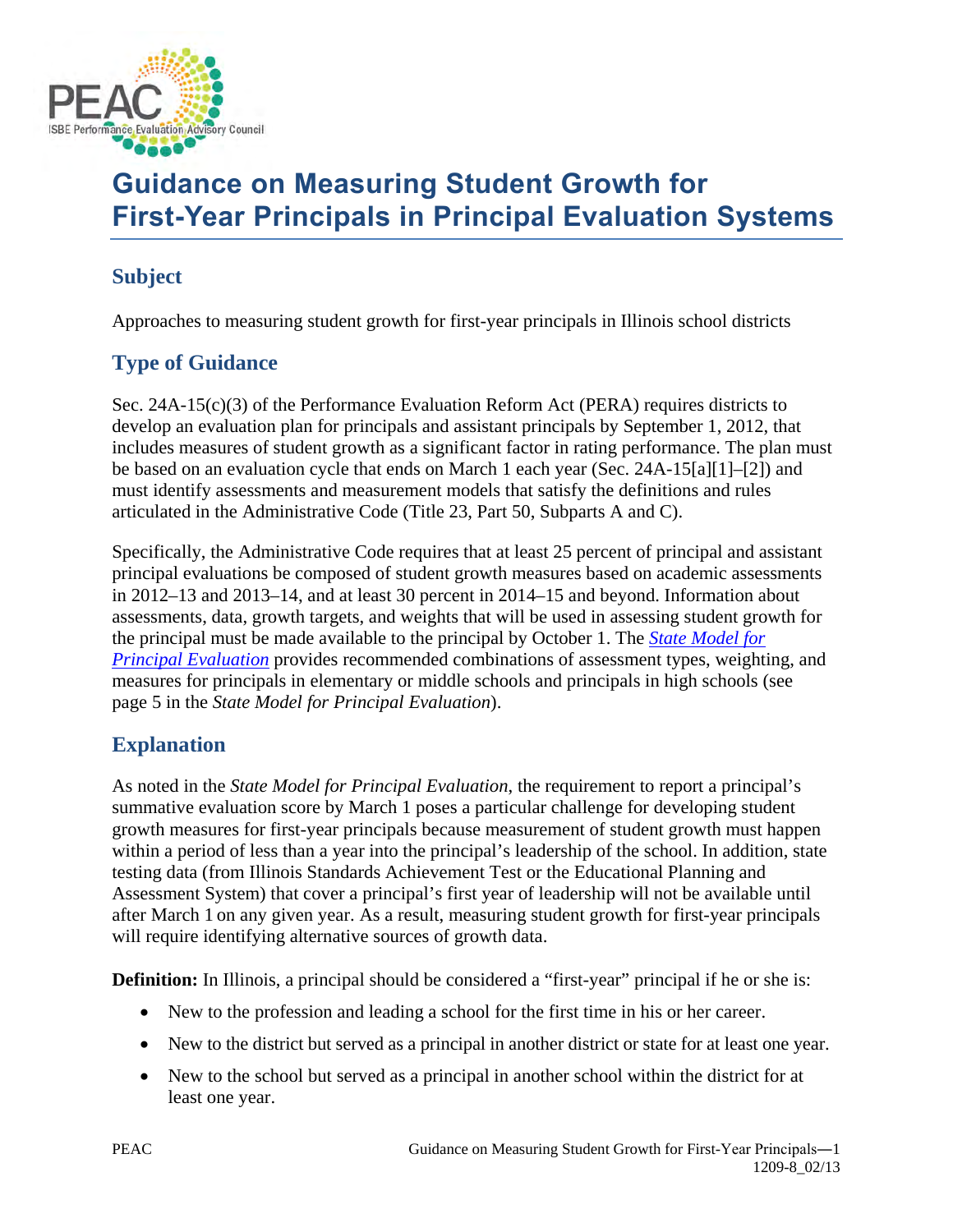**Recommendation:** The Performance Evaluation Advisory Council (PEAC) recommends that districts use benchmark assessments and student growth targets to measure student growth for first-year principals. In September, the first-year principal should identify (in collaboration with the supervisor and school leadership team) two benchmark assessments and develop student growth targets for each that can be achieved by February. Growth targets should be set using the standards or expectations associated with the assessment and current or historical information about school performance. The growth targets should be aligned with district initiatives, as reflected in the school's improvement plan. To comply with state requirements to complete each principal's evaluation by March 1, teachers should administer the pretest assessments before September 15; posttest assessments should be administered by February 15.

In setting growth targets, the superintendent, principal, and school leadership team should review district and school priorities in light of previous school performance data and work collaboratively to identify key areas for student learning improvement. The growth targets should be rigorous (e.g., aligned with achieving the school improvement plan and district goals) but attainable (e.g., represent a level of growth

**Growth Targets Should Not Focus on Attainment:** Rather, a growth target must reference *both* the students' starting points (baseline scores) and the students' ending points (benchmark scores).

that can be achieved between September and February in order to meet the state requirement to complete the principal's evaluation by March 1. In documenting the growth target, the principal should include the following information:

- Interim benchmark assessment(s) that will be used, the dates that the assessment will be given, and a rationale for its use indicating the assessment's relevance to school and district goals.
- Student population (e.g., all Grade 8 students in mathematics).
- Courses that will be included in the growth target.
- Rationale for growth target (e.g., an explanation of why this target is rigorous, how it connects to district and school initiatives and priorities, and why it is attainable in the time frame established). The principal should describe any contextual factors that may impact student growth and indicate how previous school performance data informed the growth target development.

### **Example**

In District A, first-year principals are serving in one elementary school, one middle school, and one high school in 2013–14. The district selects AIMSweb, Academy of Reading Auto Skills, SRI, and several district-developed exams that principals should use as benchmark assessments. In August, after reviewing the school's improvement plan and related district initiatives, each first-year principal meets with his or her supervisor and school leadership team, selects two assessments, and sets a student growth target for each assessment. Following is an illustrative scenario of this process in the high school.

*Scenario.* As the new principal at Parkview High School, Mrs. Miller knows that improving high school students' English language arts (ELA) skills is a key priority for her district and critical to the school improvement plan. In August, Mrs. Miller meets with her supervisor and the school leadership team to review schoolwide data from the previous year and to look at trends in the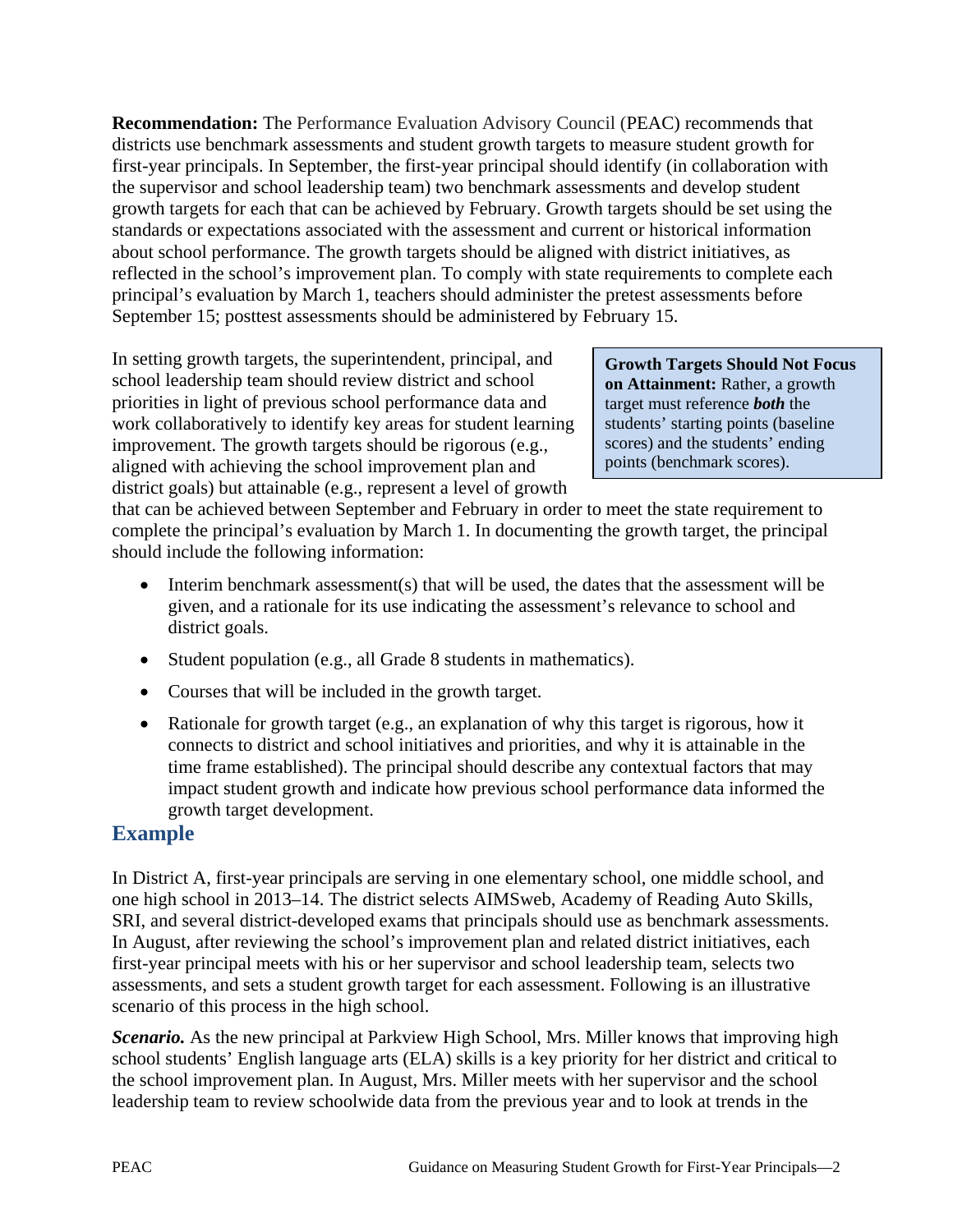data from previous years. Their analysis and discussion of the data reveal that students consistently perform below the state average in writing. Analysis of student writing by the school's ELA teachers suggests that students understand the essentials of grammar; however, they struggle with adapting their writing structure and style for different writing purposes and audiences. In addition, during the past three years, ninth-grade students' scores on the district's reading comprehension assessment have demonstrated a stagnant or negative trend, which continues as they move into Grades 10 and 11.

Together, based on their analysis of the data, Mrs. Miller and her team select two assessments: (1) the district's benchmark writing assessment, which is scored using a common rubric and administered to all ninth- and 11th-grade students; and (2) the district's benchmark reading comprehension assessment, which is scored using a common rubric and administered to all 10th- and 12th-grade students. They set the following targets for the school improvement plan.

#### **Growth Target for Assessment 1:** District's Winter Writing Assessment

Taking into account each student's entry level of skill, all high school students in Grades 9 and 11 will meet their target score on the February benchmark assessment:

| <b>Pre-Assessment</b><br><b>Baseline Score</b><br>Range | <b>Target Score Range on Post-Assessment</b>                                                                                                  |
|---------------------------------------------------------|-----------------------------------------------------------------------------------------------------------------------------------------------|
| $41 - 60$                                               | 70 or increase score by 15 points, whichever is greater                                                                                       |
| $61 - 80$                                               | 85 or increase score by 15 points, whichever is greater                                                                                       |
| $81 - 90$                                               | 95 or increase score by 7 points, whichever is greater,<br>plus 85 or higher on a significant writing project in a<br>relevant English course |
| $91 - 100$                                              | 97 plus 90 or higher on a significant writing project in<br>a relevant English course                                                         |

#### **Growth Target for Assessment 2:** District's Winter Reading Comprehension Assessment

Taking into account each student's entry level of skill, all high school students will meet their target score on the February benchmark assessment:

| <b>Pre-Assessment</b><br><b>Baseline Score</b><br><b>Range</b> | <b>Target Score Range on Post-Assessment</b>                                                                                                |
|----------------------------------------------------------------|---------------------------------------------------------------------------------------------------------------------------------------------|
| $41 - 60$                                                      | 70 or increase score by 15 points, whichever is greater                                                                                     |
| $61 - 80$                                                      | 85 or increase score by 15 points, whichever is greater                                                                                     |
| $81 - 90$                                                      | 95 or increase score by 7 points, whichever is greater,<br>plus 85 or higher on a significant class project in a<br>relevant English course |
| $91 - 100$                                                     | 97 plus 90 or higher on a significant class project in a<br>relevant English course                                                         |